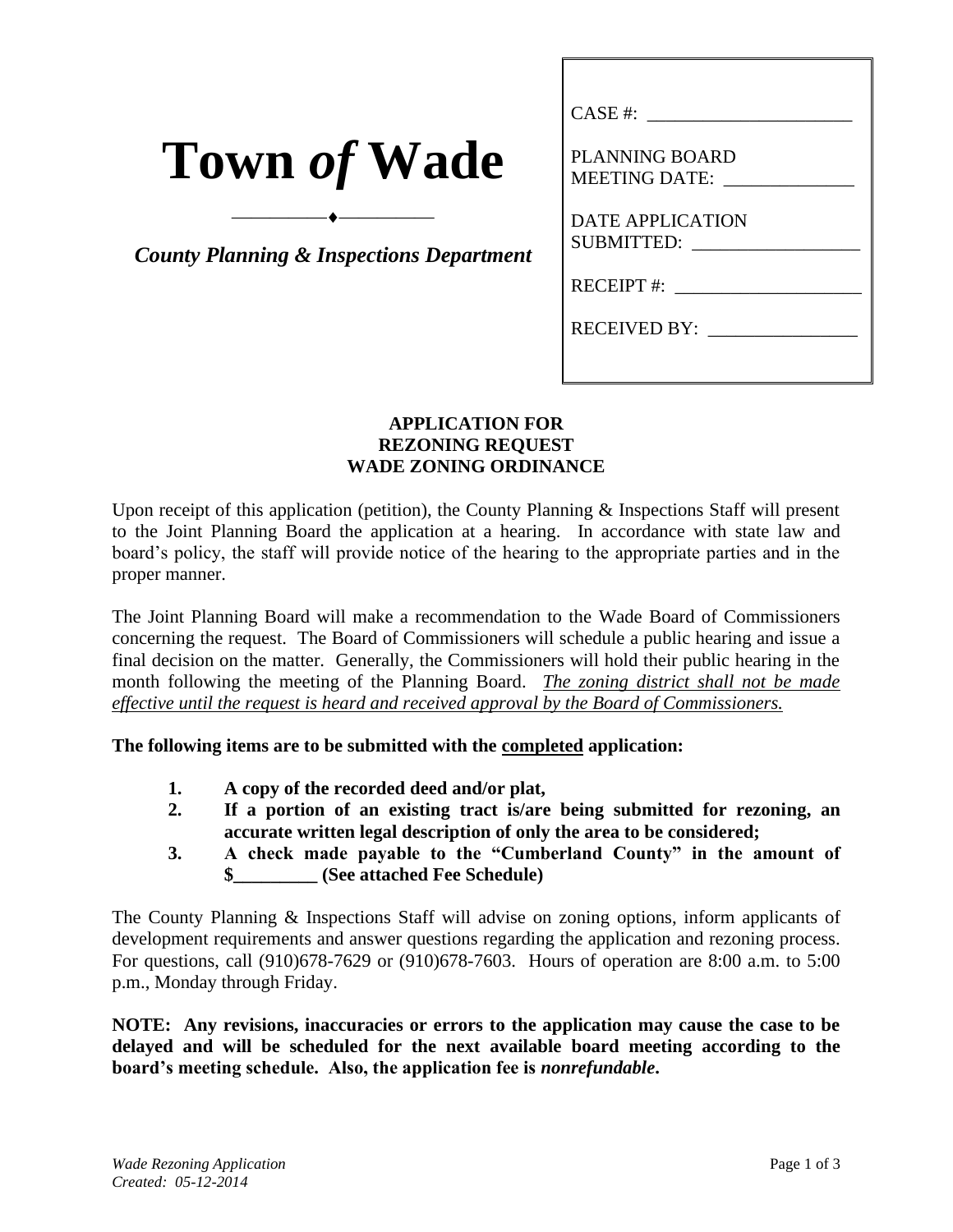## **TO THE CUMBERLAND COUNTY JOINT PLANNING BOARD AND THE WADE BOARD OF COMMISSIONERS, NC:**

I (We), the undersigned, hereby submit this application, and petition the Wade Board of Commissioners to amend and to change the zoning map of the Town of Wade as provided for under the provisions of the Wade Zoning Ordinance. In support of this petition, the following facts are submitted:

| 1.               |                                                                                                                                      |
|------------------|--------------------------------------------------------------------------------------------------------------------------------------|
| 2.               |                                                                                                                                      |
| 3.               |                                                                                                                                      |
| $\overline{4}$ . | Parcel Identification Number (PIN #) of subject property: ______________________<br>(also known as Tax ID Number or Property Tax ID) |
| 5.               |                                                                                                                                      |
| 6.               |                                                                                                                                      |
| 7.               |                                                                                                                                      |
| 8.               | Registry. (Attach copy of deed of subject property as it appears in Registry).                                                       |
| 9.               |                                                                                                                                      |
| 10.              |                                                                                                                                      |
| 11.              | Do you own any property adjacent to or across the street from the subject property?<br>$Yes \_ No \_ INo \_ If yes, where?$          |
| 12.              |                                                                                                                                      |

*The Planning and Inspections Staff is available for advice on completing this application; however, they are not available for completion of the application.*